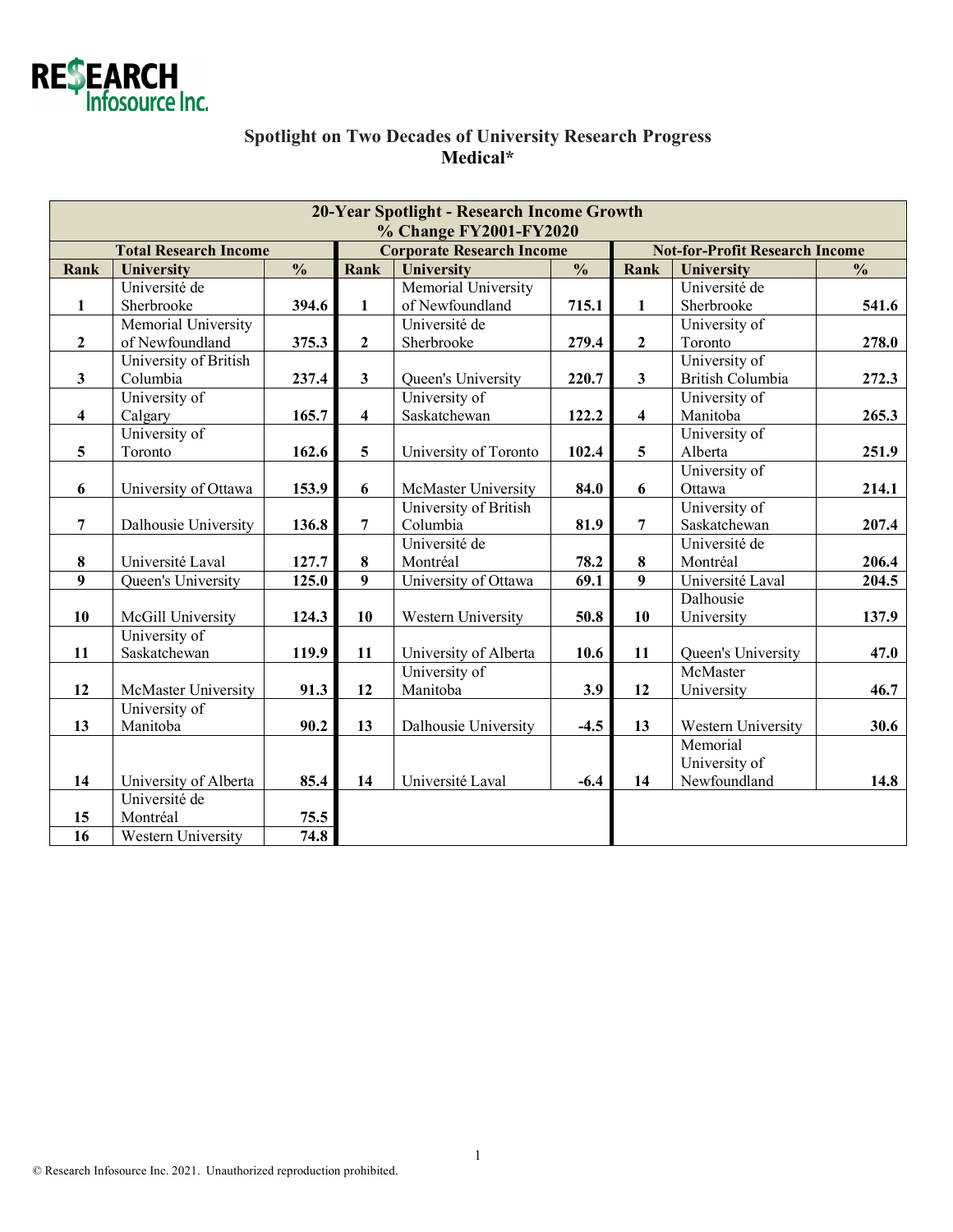

# **Spotlight on Two Decades of University Research Progress Medical\***

| <b>20-Year Spotlight - Research Publication Growth</b><br>% Change 2000-2019 |                            |               |                                    |                         |               |                                   |                    |               |  |  |
|------------------------------------------------------------------------------|----------------------------|---------------|------------------------------------|-------------------------|---------------|-----------------------------------|--------------------|---------------|--|--|
|                                                                              |                            |               | <b>International Collaboration</b> |                         |               | <b>Cross-sector Collaboration</b> |                    |               |  |  |
| <b>Total Research Publications</b>                                           |                            |               | <b>Publications</b>                |                         |               | <b>Publications</b>               |                    |               |  |  |
| Rank                                                                         | University                 | $\frac{0}{0}$ | <b>Rank</b>                        | <b>University</b>       | $\frac{0}{0}$ | Rank                              | University         | $\frac{0}{0}$ |  |  |
|                                                                              |                            |               |                                    | University of           |               |                                   | University of      |               |  |  |
| $\mathbf{1}$                                                                 | University of Ottawa       | 264.3         | $\mathbf{1}$                       | Ottawa                  | 579.3         | $\mathbf{1}$                      | Calgary            | 522.3         |  |  |
|                                                                              |                            |               |                                    | Memorial                |               |                                   |                    |               |  |  |
|                                                                              | Memorial University        |               |                                    | University of           |               |                                   | University of      |               |  |  |
| $\boldsymbol{2}$                                                             | of Newfoundland            | 241.3         | $\mathbf{2}$                       | Newfoundland            | 552.9         | $\overline{2}$                    | Ottawa             | 486.1         |  |  |
|                                                                              | University of              |               |                                    | University of           |               |                                   |                    |               |  |  |
| $\mathbf{3}$                                                                 | Calgary                    | 226.2         | $\mathbf{3}$                       | Calgary                 | 433.1         | $\mathbf{3}$                      | Queen's University | 467.6         |  |  |
|                                                                              | University of British      |               |                                    | University of           |               |                                   | Université de      |               |  |  |
| $\overline{\mathbf{4}}$                                                      | Columbia                   | 199.2         | $\overline{\mathbf{4}}$            | Alberta                 | 406.2         | 4                                 | Sherbrooke         | 448.1         |  |  |
|                                                                              |                            |               |                                    | University of           |               |                                   | Dalhousie          |               |  |  |
| 5                                                                            | University of Alberta      | 181.0         | 5                                  | <b>British Columbia</b> | 401.0         | 5                                 | University         | 364.9         |  |  |
|                                                                              |                            |               |                                    |                         |               |                                   | Memorial           |               |  |  |
|                                                                              | Université de              |               |                                    |                         |               |                                   | University of      |               |  |  |
| 6                                                                            | Sherbrooke                 | 177.4         | 6                                  | Western University      | 381.8         | 6                                 | Newfoundland       | 356.9         |  |  |
|                                                                              | University of              |               |                                    | University of           |               |                                   | University of      |               |  |  |
| $\overline{7}$                                                               | Toronto                    | 174.1         | $\overline{7}$                     | Saskatchewan            | 375.0         | $\overline{7}$                    | Alberta            | 335.9         |  |  |
|                                                                              | University of              |               |                                    | University of           |               |                                   |                    |               |  |  |
| 8                                                                            | Manitoba                   | 173.2         | $\pmb{8}$                          | Toronto                 | 369.9         | $\bf{8}$                          | Western University | 334.7         |  |  |
|                                                                              | University of              |               |                                    | University of           |               |                                   | McMaster           |               |  |  |
| 9                                                                            | Saskatchewan               | 159.4         | $\boldsymbol{9}$                   | Manitoba                | 352.1         | 9                                 | University         | 333.8         |  |  |
|                                                                              | Université de              |               |                                    | Dalhousie               |               |                                   | University of      |               |  |  |
| 10                                                                           | Montréal                   | 157.3         | 10                                 | University              | 329.7         | 10                                | British Columbia   | 331.5         |  |  |
|                                                                              |                            |               |                                    | Université de           |               |                                   | University of      |               |  |  |
| 11                                                                           | Western University         | 156.3         | 11                                 | Montréal                | 321.9         | 11                                | Manitoba           | 321.1         |  |  |
|                                                                              |                            |               |                                    |                         |               |                                   | University of      |               |  |  |
| 12                                                                           | <b>McMaster University</b> | 155.1         | 12                                 | McGill University       | 312.6         | 12                                | Toronto            | 300.4         |  |  |
|                                                                              |                            |               |                                    | Université de           |               |                                   | Université de      |               |  |  |
| 13                                                                           | McGill University          | 150.1         | 13                                 | Sherbrooke              | 311.4         | 13                                | Montréal           | 286.4         |  |  |
|                                                                              |                            |               |                                    |                         |               |                                   | University of      |               |  |  |
| 14                                                                           | Dalhousie University       | 141.9         | 14                                 | Queen's University      | 306.6         | 14                                | Saskatchewan       | 282.4         |  |  |
|                                                                              |                            |               |                                    | McMaster                |               |                                   |                    |               |  |  |
| 15                                                                           | Queen's University         | 138.9         | 15                                 | University              | 283.0         | 15                                | McGill University  | 223.3         |  |  |
| 16                                                                           | Université Laval           | 111.8         | $\overline{16}$                    | Université Laval        | 279.1         | $\overline{16}$                   | Université Laval   | 190.5         |  |  |